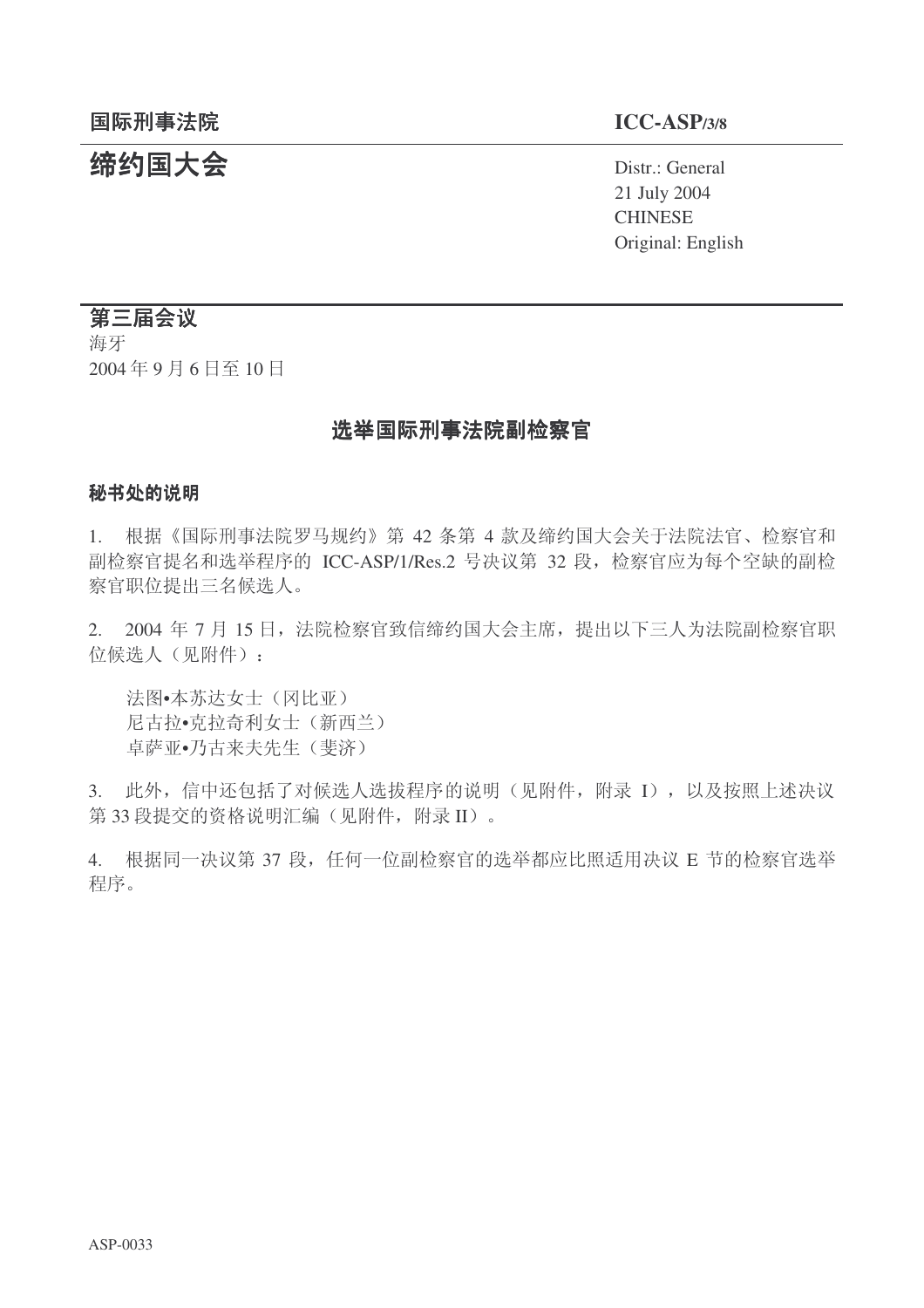#### 附件

#### 2004 年 7 月 15 日国际刑事法院检察官给《国际刑事法院罗马规约》缔约国大会主席的信

[原件: 英文/法文]

我荣幸地告知《国际刑事法院罗马规约》缔约国大会主席阁下,为(起诉事务)副检察 官职位选拔提名候选人的工作已经完成。

获得提名的候选人从六十六个国家(包括缔约国和非缔约国)的一百九十八名申请人中 选出。由于广泛征询,因此收到的对该职位的申请很多。检察官办公室对缔约国大会秘书处 在这方面给予的协助表示感谢。

为了确保能有大量的、各方面的候选人作为基础, 检察官办公室致 函所有缔约国的代 表, 宣传对申请的征询活动。我们通过致函联合国非洲、亚洲和东欧区域小组中的驻联合国 使团团长, 努力提高国际刑事法院中代表名额不足的地区对该空缺的了解。在 2004 年 3 月 21 日的新闻稿中又宣布征询对该职位的申请。最后,一些非政府组织,特别是促进设立国 际刑事法院联盟、国际检察官协会和妇女倡议性别正义组织也帮助传播职位空缺的信息。

检察官办公室首先争取吸引能代表世界各地区和各法律体系的、最有才干、正直和富有 经验的候选人。根据《罗马规约》第44 条和第36 条第8款,还有意识地努力吸引合格的妇 女。因此,同去年申请(调查事务)副检察官职位的妇女人数相比,申请这一职位的女候选 人数量多出很多。非洲、亚洲、拉丁美洲和加勒比地区的候选人数有大幅度增加(确切的详 细情况可见本信附录 I)。

在 2004年5月、6月和7月审阅了所有的申请之后, 邀请了十名候选人到法院所在地进 行了一天的参观。除了我对他们面试之外,他们还同检察官办公室的高级官员个别会晤,进 行深入的讨论。在参观开始时,他们被告知在一天的参观结束后,希望他们就期望副检察官 能够发挥的作用提出他们看法。

这十名候选人了解了希望(起诉事务)副检察官完成的三项重要任务,我们要求他们就 这三项任务谈些看法。其中包括管理起诉司, 与调杳司和(调杳事务)副检察官协同配合以 及作为执行委员会(由检察官办公室的三个业务司的领导组成的委员会)的成员,协助我做 出战略决定。

经讨认真研究,并根据《罗马规约》第 42 条第 4 款,我决定提出三名具有(起诉事 务)副检察官职位 所需要的、经验和资格 都很突出的候选人。他们是: 法图•本苏达女士 (冈比亚)、尼古拉•克拉奇利女士(新西兰)和卓萨亚•乃古来夫先生(斐济)。请阁下将 三人姓名转交缔约国大会, 供即将于 2004 年 9 月召开的第三届会议审议。候选人排名不分 先后, 以便大会行使特权, 选出其中任何一人出任这一职务。三名候选人在刑事起诉领域有 公认的丰富经验。他们也完全符合《规约》的严格要求。

法图•本苏达女士曾做过律师、检察官和冈比亚共和国政府的部长。1987 年她以检察员 的身份开始她的事业,后升至检察事务办公室副主任、副检查长、总检察长和该国司法部 长。2002 年 5 月, 她担任了卢旺达问题国际刑事法庭的法律顾问和出庭律师。她曾为一家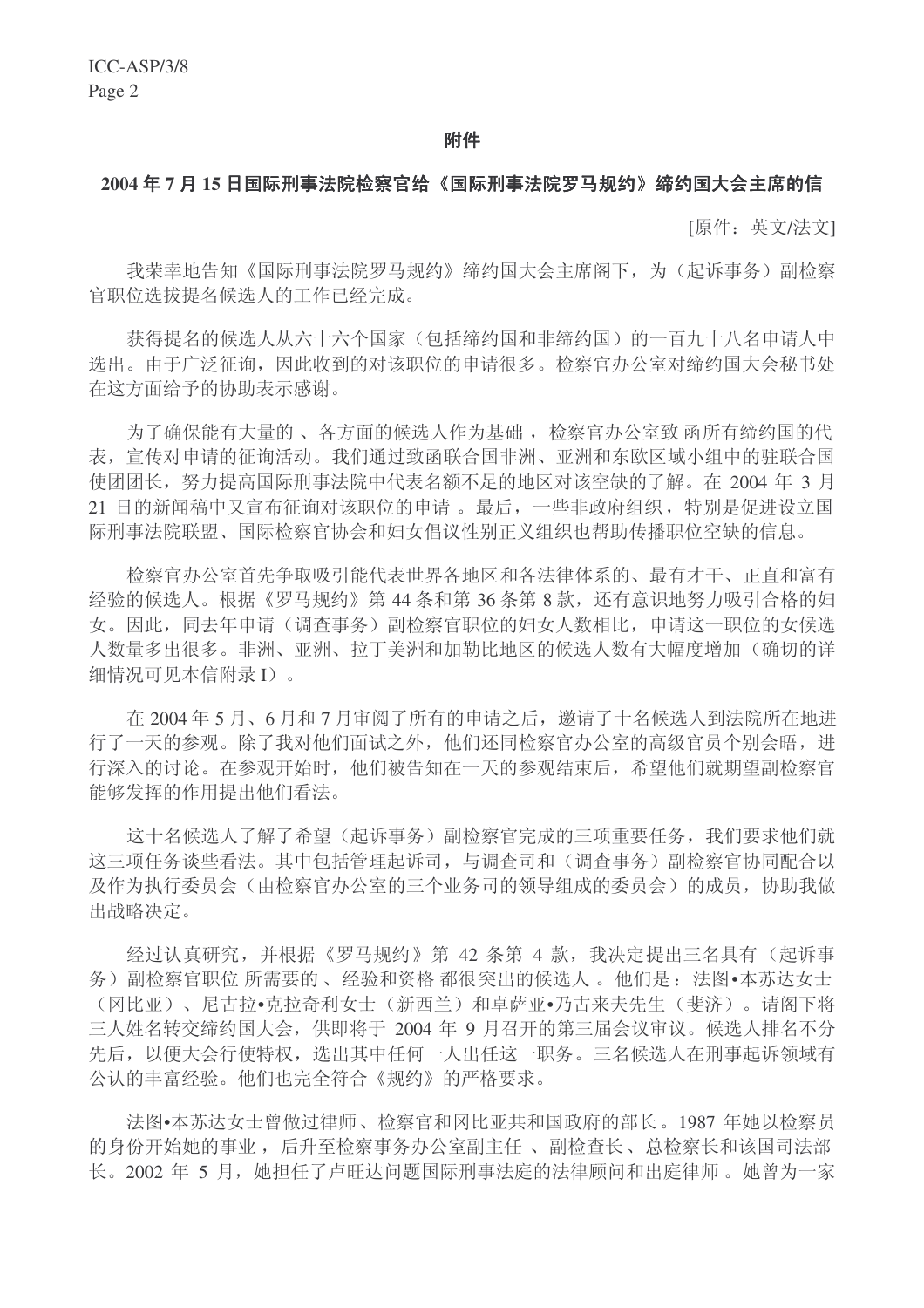大商业银行做过管理人员并于 1999 年在纽约作为冈比亚的代表出席有关成立国际刑事法院 的筹建委员会会议。

尼古拉•克拉奇利女士在其职涯早期曾是一名社区工作者。她在新西兰学习了法律并于 1984 年参加了律师协会。她开始从事法律工作时是一名一般律师, 然后成为了一名皇家检 察官,并担任此职 7年。1991 至 1996 年间做辩护律师, 1996 年开始在惠灵顿皇家法律办公 室工作, 担任副检察长协理。克拉奇利女士经手过复杂的案件, 涉及到严重的犯罪和上诉活 动,包括代表皇室在高级法院上诉。现在她管理着皇家检察官并监督新西兰内有陪审团参加 的刑事审判。她是国际检察官协会执行委员会的成员。

卓萨亚•乃古来夫先生是在斐济和澳大利亚学习的法律, 现达到了他长期的检察官事业 的高峰。他是在1987年以私人律师身份开始法律工作的, 1988 年成为了斐济皇家法律办公 室的一名法律官员。他曾担任检察官、首席法律官员以及检察事务办公室副主任。乃古来夫 先生在斐济的所有法院都担任过刑事审判和上诉的起诉人, 包括最近对其国家具有历史意义 的案件。2001 年以来, 他一直担任根据宪法任命的检察事务办公室主任一职, 并以此身份 监督所有的刑事起诉活动。

被提名人的简历列为本信附录 II, 供大会审议。关于选拔过程的详细报告列为附录 I。

检察官 路易斯•莫雷诺-奥坎波(签名)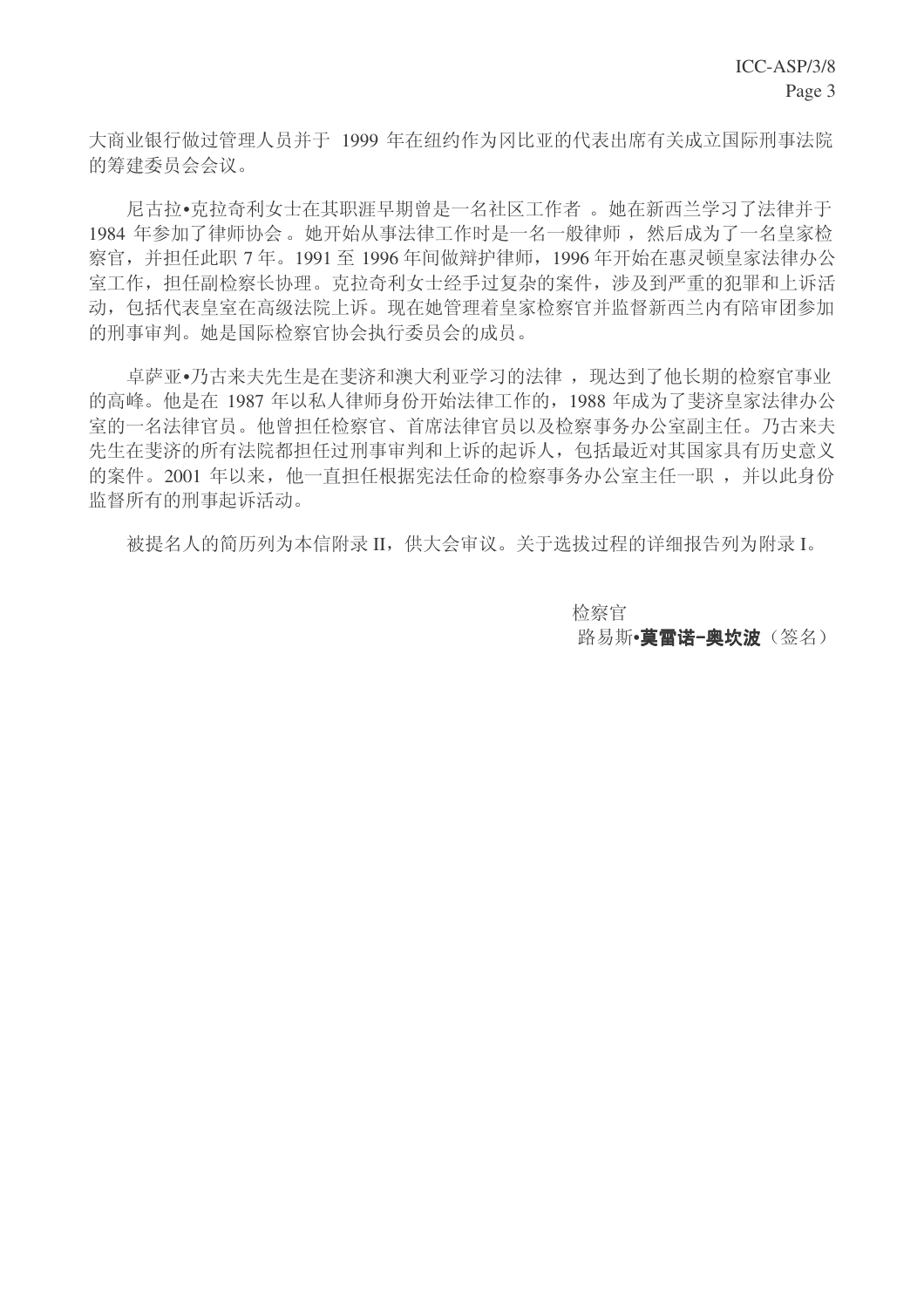#### 䰘ᔩ **I**

#### 关于国际刑事法院检察官办公室(调查事务)副检察官职位候选人提名的甄选程序的报告

#### I. 发布空缺通知

国际刑事法院检察官办公室(起诉事务)副检察官职位的空缺通知于2004年2月24日 用法院两种工作语言张贴在国际刑事法院网站上。检察官办公室 2004年3月12日还以新闻 稿的形式发布了空缺通知。最初的截止日期延长过三次,以保证通知有充足的传散时间,使 检察官办公室能够收到世界各地合格人员的申请。最后的申请截止日期是 2004 年 5 月 31  $\Box$ 

征询申请的材料发给了 《国际刑事法院罗马规约 》缔约国的外交使团 。检察官路易 斯·莫雷诺-奥坎波向派驻到荷兰王国的所有缔约国代表团团长、未在荷兰派设代表团的其他 缔约国代表发了信。此外, 为了提高国际刑事法院中代表名额不足的地区对征询申请活动的 了解, 检察官办公室向联合国非洲、亚洲和东欧区域小组中的驻联合国使团团长发出了信 函。征询申请的材料还送交给了 国际检察官协会秘书长和 促进设立国际刑事法院联盟召集 人,并由妇女倡议性别正义组织广为散发。

#### II. 收到的申请统计

共收到 198 份申请(起诉事务)副检察官职位的申请书。下表是按性别、国籍国是否缔 约国和地域来源划分的分项统计。

| 收到的申请总数    | 198 |          |     |          |
|------------|-----|----------|-----|----------|
|            |     | 占总计%     | 小计  | 占小计%     |
| 女性申请人      | 63  | (32%)    |     |          |
| 男性申请人      | 135 | $(68\%)$ |     |          |
| 缔约国申请人     | 152 | (77%)    |     |          |
| 女性         |     |          | 44  | $(29\%)$ |
| 男性         |     |          | 108 | $(71\%)$ |
| 非缔约国申请人    | 46  | (23%)    |     |          |
| 女性         |     |          | 19  | $(41\%)$ |
| 男性         |     |          | 27  | $(59\%)$ |
| 非洲申请人      | 65  | (33%)    |     |          |
| 亚洲申请人      | 21  | $(11\%)$ |     |          |
| 东欧申请人      | 9   | $(4\%)$  |     |          |
| 拉美和加勒比申请人  | 25  | (13%)    |     |          |
| 西欧和其他国家申请人 | 78  | $(39\%)$ |     |          |
|            |     |          |     |          |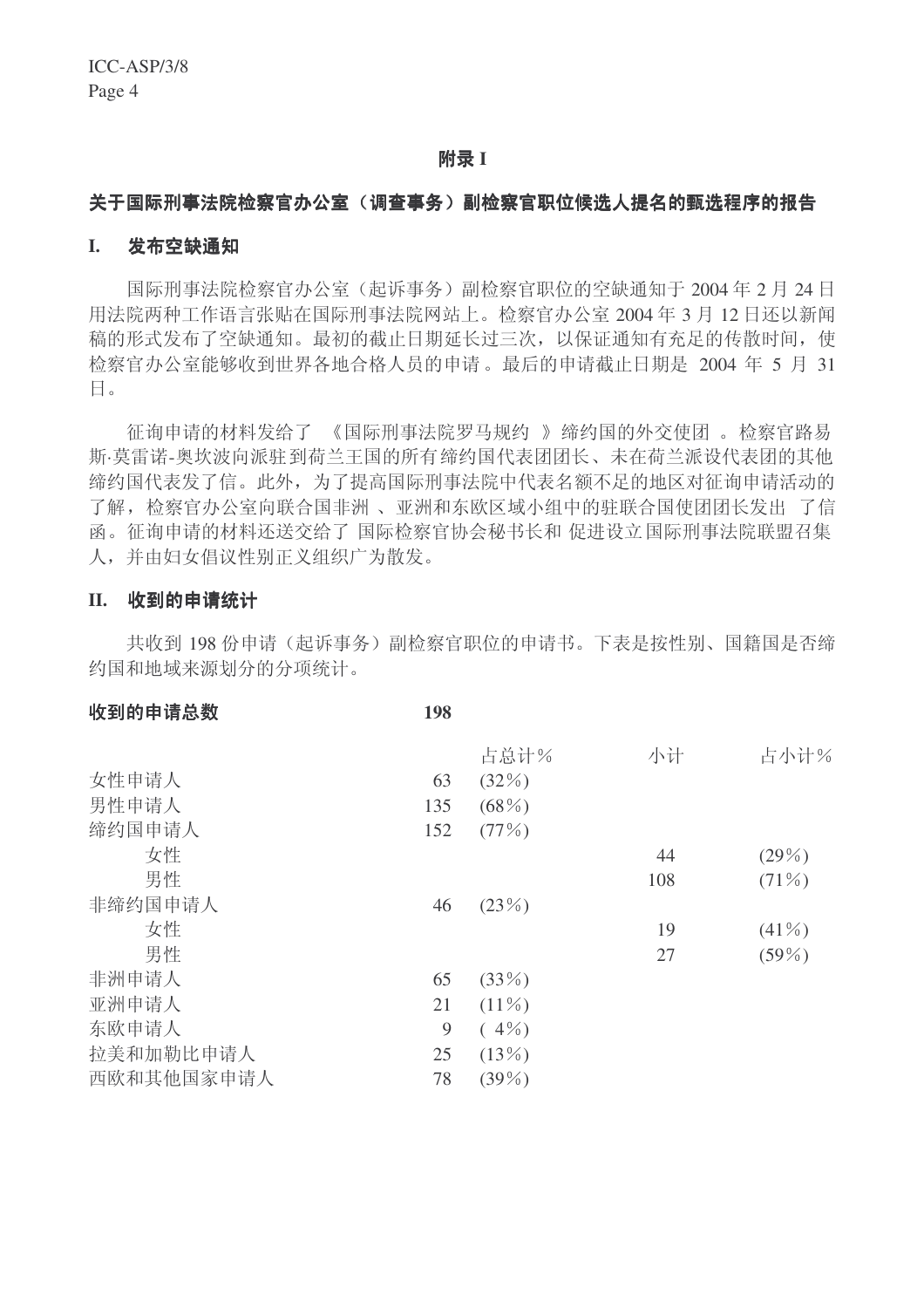## **III.** 面试过程

对(起诉事务)副检察官职位的申请书作了筛选, 以确保申请人符合《罗马规约》第 42 条第3款规定的要求,并符合空缺通知中设想的该职位职责的要求。

法院检察官选出十名申请人,并邀请他们每个人都到法院所在地面试。以下是按应邀面 试人性别、国籍国是否缔约国和地域来源划分的申请人情况。

| 面试候选人总数           | 10                  |
|-------------------|---------------------|
| 女性申请人<br>男性申请人    | 8<br>$\overline{2}$ |
| 缔约国申请人<br>非缔约国申请人 | 9<br>1              |
| 非洲申请人             | 5                   |
| 亚洲申请人             | 3                   |
| 东欧申请人             | $\theta$            |
| 拉美和加勒比申请人         | $\theta$            |
| 西欧和其他国家申请人        | $\overline{2}$      |

面试于 2003 年 5、6、7 月在法院所在地进行。面试由国际刑事法院检察官路易斯·莫雷 诺-奥坎波主持, 作为补充措施, 检察官办公室高级官员又同十名候选人进行了谈话。 经过 认真考虑和对参考材料的仔细审查, 检察官决定提名法图•本苏达女士(冈比亚)、尼古拉• 克拉奇利女士(新西兰)和卓萨亚•乃古来夫先生(斐济)为国际刑事法院(起诉事务)副 检察官职位的候选人。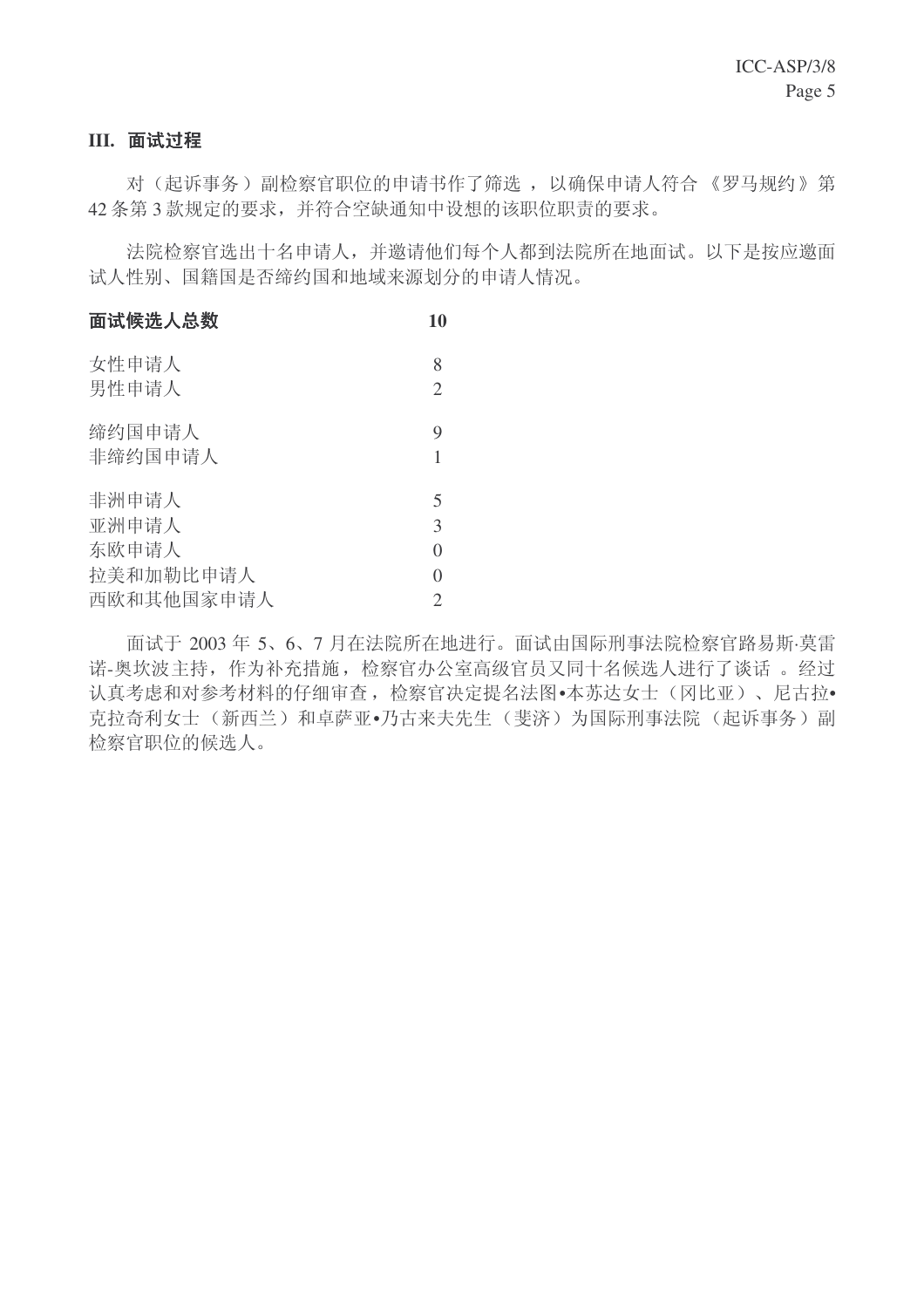#### 䰘ᔩ **II**

## 国际刑事法院检察官办公室(起诉事务)副检察官职位获提名的候选人名单(按姓名英文 字母顺序排列)及资格说明  $1^1$

#### 1. 法图•本苏达女士(冈比亚)

## 咨格说明

| 出生日期: | 1961年1月31日 |
|-------|------------|
| 出生地点: | 冈比亚, 班珠尔   |
| 国籍:   | 冈比亚        |
| 婚姻状况: | 已婚, 有子女    |

## 学历

- 1990-1991 ᑈ˖ 㘨ড়/䰙⍋џ㒘㒛䰙⍋џ⊩ᄺ䰶䰙⍋џ⊩ᄺ䰶⊩ᕟ⸩DŽ
- 1986-1987年: 尼日利亚法学院辩护律师, 尼日利亚, 拉格斯。
- 1983-1986年: 伊费大学(现为非统组织大学)法学士(优秀),尼日利亚,伊费。

## 语言能力

乌洛夫语、英语、法语: 良好

#### 专业工作经历

- 2002年至今: 卢旺达问题国际刑事法庭法律顾问/出庭律师, 卢旺达, 基加利。
- 2002年: 国际商业银行总经理, 冈比亚, 班珠尔。
- 2000-2002年: Bensouda and Co. Leman St 亚萨迪分部私人执业律师, 冈比亚, 班珠 尔。
- 1998-2000 年: 网比亚共和国总检察长和司法部长。
- 1997-1998 年 网比亚共和国副检察长和法律秘书。
- 1993-1997年: 冈比亚共和国检察事务办公室副主任。
- 1992-1993年: 首席检察官。

#### 1990-1992年: 高级检察官。

 $^{-1}$ 以(起诉事务)副检察官职位申请人提交的简历为根据。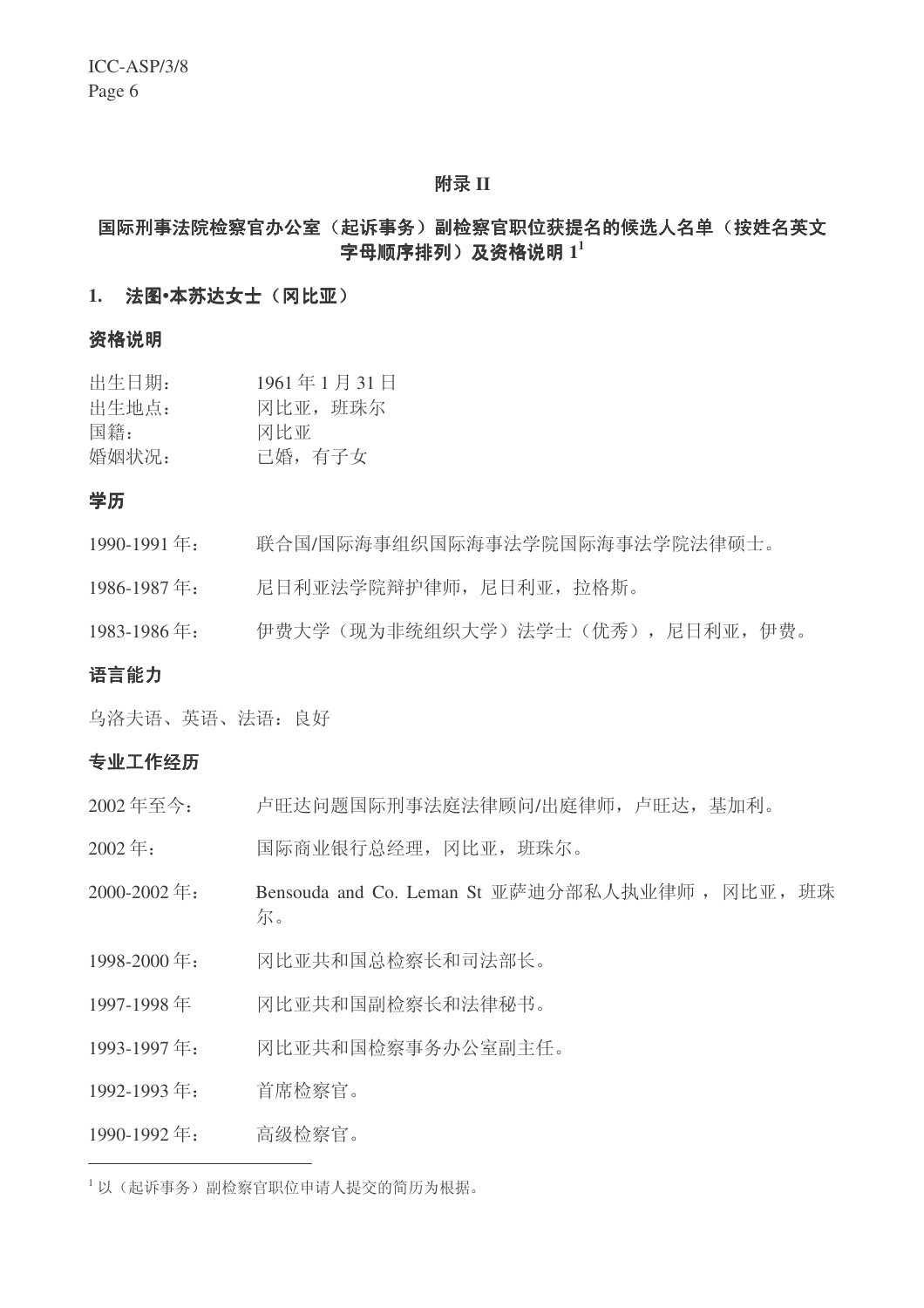1987-1988年: 检察员。

1980-1982年: 司法部法院办事员。

## 其他专业培训

- 2001 ᑈ˖ 䆕к˖䰙༹ᵫऍܟྨਬӮᖫᜓ㗙ˈ㕢ˈ㒑㑺DŽ
- 1998年: 证书: 管理发展学院计算机和信息技术, 冈比亚。
- 1994年: 证书: 牛津法律互助会议, 英国, 牛津。
- 1993年: 证书: 司法独立与司法责任会议, 冈比亚。
- 1989年: 证书: 英联邦公务员人权培训, 冈比亚, 班珠尔。
- 1988年: 证书: 国际法院国际法项目, 荷兰, 海牙。

## 专业组织成员

冈比亚律师协会成员。

尼日利亚律师协会成员。

- 2000 年至今: 国际海员保健委员会国际咨询理事会成员。
- 2000 年至今: 专业妇女咨询委员会成员。

1998-2000 年: 非洲民主和人权研究中心咨询委员会成员。

## 其他有关活动

1994年至今: 玛丽娜国际学校执行委员会成员, 冈比亚。 1992-1995 年: 网比亚中学理事会成员。

−冈比亚国家奥委会第一副主席。

−冈比亚有害传统习俗委员会(非洲委员会的国家分支机构)理事会成员。

## 会议

- −2002年2月19-23日在埃及开罗举行的司法部长第39届会议, 亚非法律磋商委员会会议代 表。
- −1999年11月在纽约由世界妇女领导人理事会和联合国举办的首次女司法部长会议。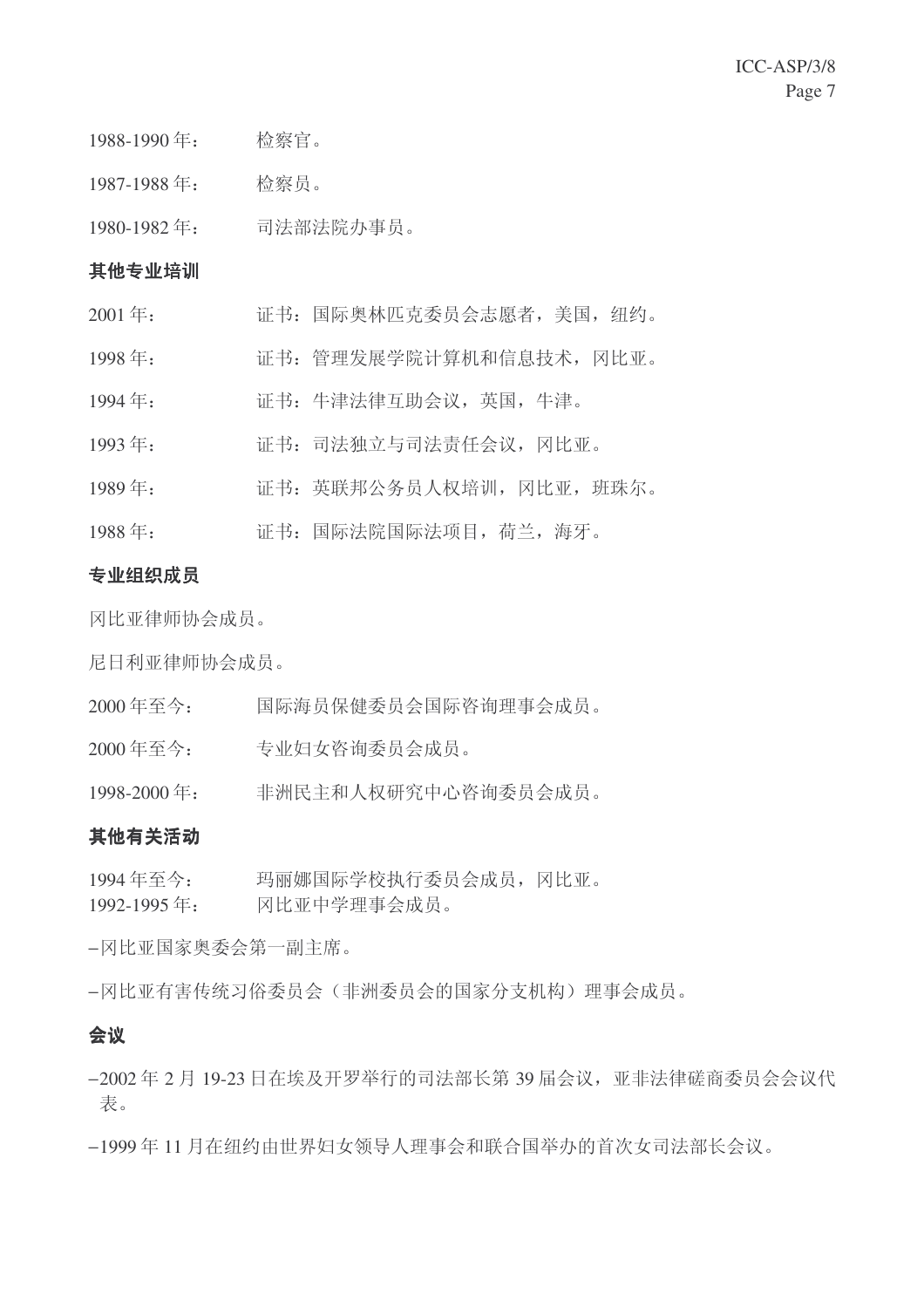−1999年在美国纽约举行的关于设立国际刑事法院的筹建委员会会议冈比亚代表。

−1999年5月3-7日在特立尼达西班牙港举行的英联邦司法部长会议代表。

−1999年4月12-16日在毛里求斯格兰德拜尔举行的非统组织非洲人权部长级会议的代表。

−1997年7月在纽约联合国举行的联合国开发计划署良政国际会议冈比亚代表团成员之一。

−1997年7月28-8月1日出席在巴巴多斯举行的小英联邦国家司法部长会议的官员。

−1995年在乌干达坎帕拉举行的联合国预防犯罪和罪犯待遇会议筹备会冈比亚代表。

−1995年在埃及开罗举行的第九届联合国预防犯罪和罪犯待遇大会代表。

−司法部参加西非经共体下列问题会议的长期代表:

- 西非经共体条约,
- **西非议会,**
- − 西非经共体法庭。
- −1993 年在几内亚科纳克里举行的分区域渔业委员会关于 《紧追权公约》的会议的法律专 家。

## 其他

−1999年5月任冈比亚共和国总统向尼日利亚联邦共和国总统派出的特使。

−1999年10月任冈比亚共和国总统向赞比亚总统派出的特使。

−1999年6月受冈比亚共和国总统委派管理地方政府、土地和宗教事务部。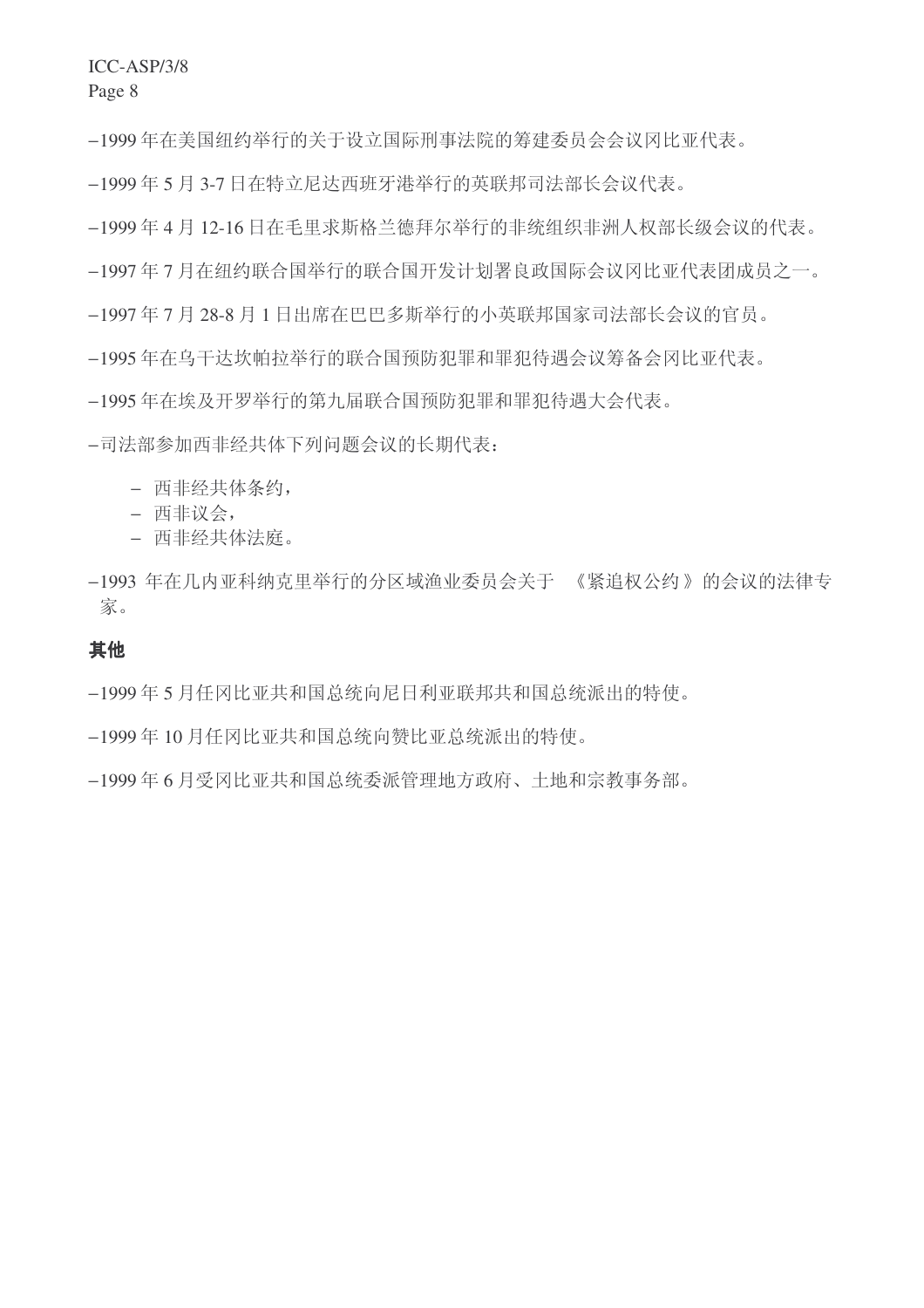## 2. 尼古拉·克拉奇利女士(新西兰)

## 资格说明

| 出生日期: | 1952年10月4日 |
|-------|------------|
| 出生地点: | 新西兰, 纳尔逊   |
| 国籍:   | 新西兰        |
| 婚姻状况: | 已婚, 有子女    |

## 学历

1984年: 奥克兰大学法学士, 新西兰。

## 专业工作经历

| 1996年至今:             | 皇家法律办公室副检察长协理, 新西兰, 惠灵顿。                     |
|----------------------|----------------------------------------------|
| 1991-1996年:          | 辩护律师。                                        |
| 1984-1991年:          | 惠灵顿皇家律师所皇家检察官; Luke Cunningham & Clere (伙伴、合 |
|                      | 伙人、一般律师), 新西兰, 惠灵顿。                          |
| $1984 \, \text{E}$ : | 培利维利律师所, 一般律师, 新西兰, 惠灵顿。                     |
| 1978-1983年:          | 全国成人教育理事会社区活动官员, 新西兰。                        |
| 1975-1977年           | 城镇规划部和惠灵顿市政委员会社区事务处社区发展官员, 新西兰, 惠            |
|                      | 灵顿。                                          |
|                      |                                              |

## 语言能力

英语: 良好

法语: 有基础知识。

## 最近参与的法律继续教育

- 1993-1998年: 新西兰法律学会
	- 1993-1995 年: 新西兰法律学会诉讼技术项目教师。
	- 1996年: 新西兰法律学会"处理一件就业法案件"巡回研讨 会两主讲人之一。
	- 1997年: 新西兰法律学会诉讼技术项目副主任。
	- 1998年: 新西兰法律学会诉讼技术项目主任。
	- 1998年: 为高级刑事律师举办的新西兰法律学会"消除灰姑 娘综合症"研讨会主讲人和小组成员。

## 1996年: 新西兰律师协会年度大会上诉辩护小组成员。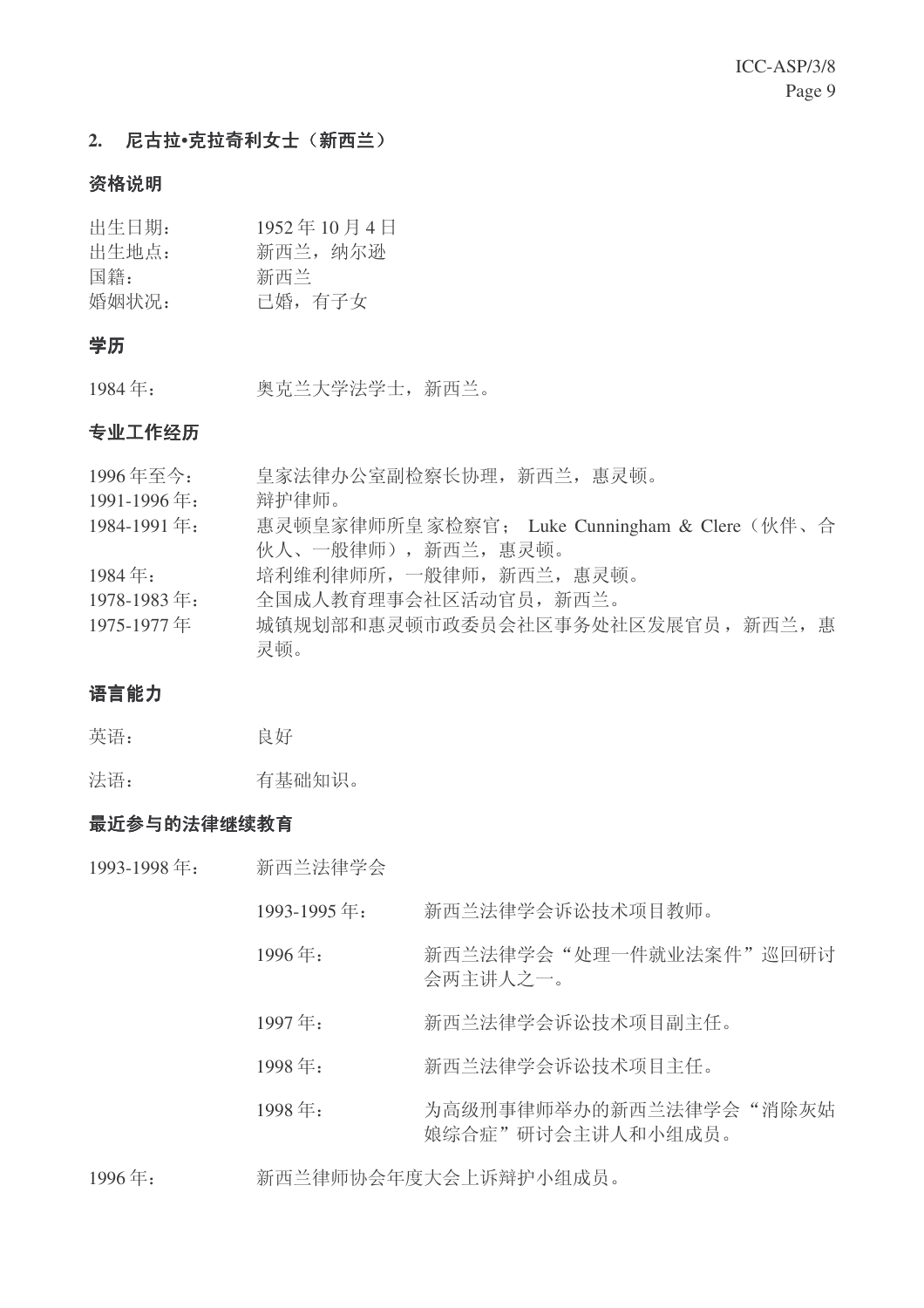ICC-ASP/3/8

Page 10

1997年: 应邀为刑事法学院法学硕士生讲授受虐妇女综合症,英国,剑桥。

## 专业协会成员

- 1984年: 成为新西兰高等法院辩护律师和诉状律师。
- 1984年至今: 惠灵顿区法律学会成员
- 1992-1999年: 新西兰仲裁人和调解人学会小组调解人。
- 1994年至今: 采用其他争端解决方法律师组织高级小组调解人。参加了哈佛法学院调 解讲习班, 澳大利亚, 悉尼。
- 1995-1996年: 心理学家委员会成员。
- 1995-1996年: 意外事故赔偿委员会医疗意外事故委员会成员。
- 1996年至今: 国际检察官协会
	- 1996-2001 年: 国际检察官协会执委会成员。
	- 1998年: 在爱尔兰都柏林举行的国际检察官协会年会副主 席。
	- 2001年至今: 国际检察官协会理事会成员。

## 1997-2003年: 检察机构领导人大会

| 代表副检察长在新西兰惠灵顿组织主办了检察机构 |
|------------------------|
| 领导人大会。                 |
|                        |

- 1999年: 向在斐济举行的检察机构领导人大会提交了有关起 诉问题的论文。
- 2001年: 向在苏格兰爱丁堡举行的检察机构领导人大会提交 了有关起诉问题的论文。
- 2003年: 向在澳大利亚澳北区达尔文举行的检察机构领导人 大会提交了有关起诉问题的论文。

## 会议

2002 年 11 月作为新西兰官员陪同总检察长出席*英联邦司法部长会议*(通过英联邦秘书 处组织)。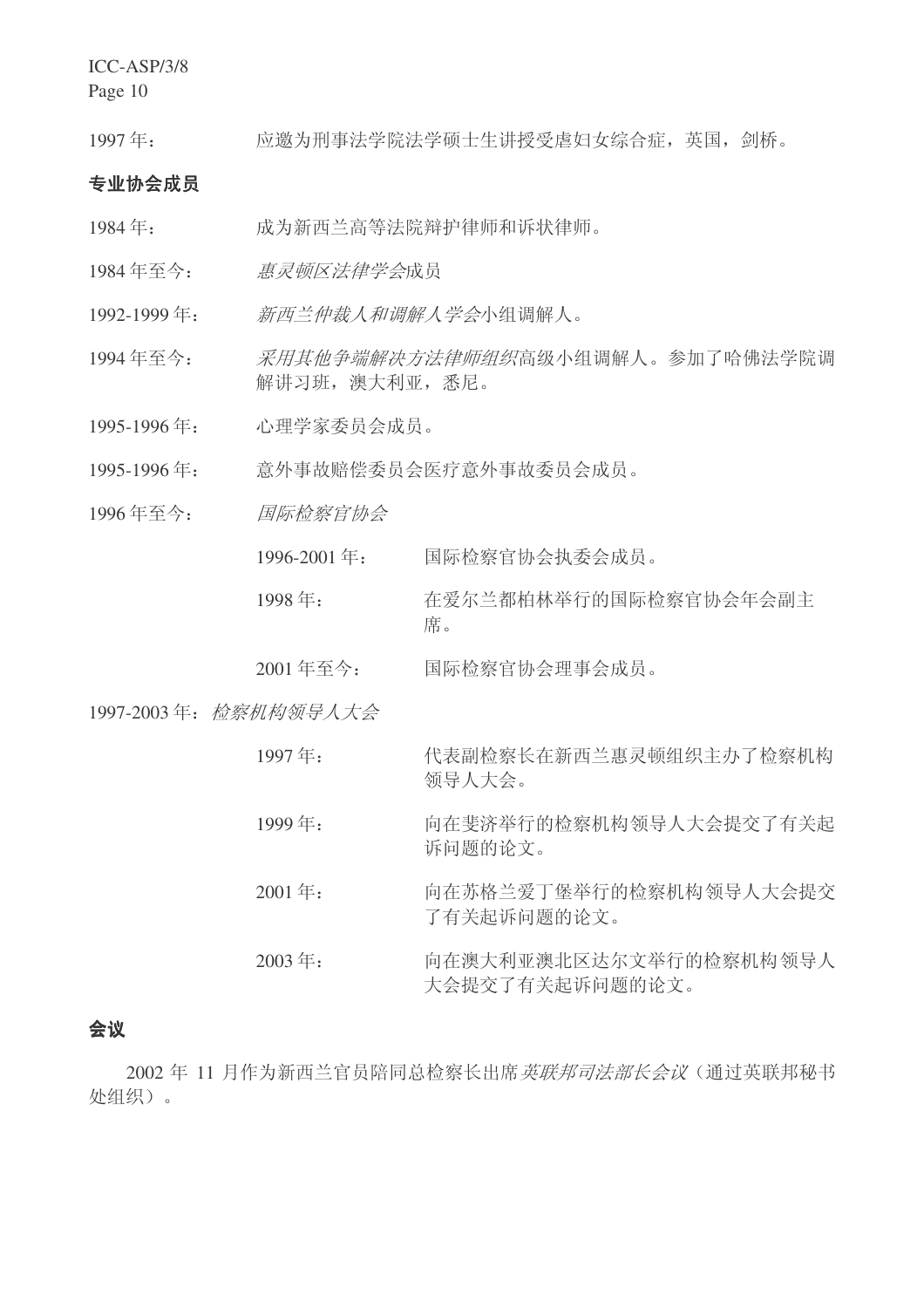# 其他

2001-2002年: 《皮特克恩审判法》, 直接参与了政策制定和新西兰与联合王国之间的 条约谈判以及在该法中达到顶峰的新西兰法律的起草工作。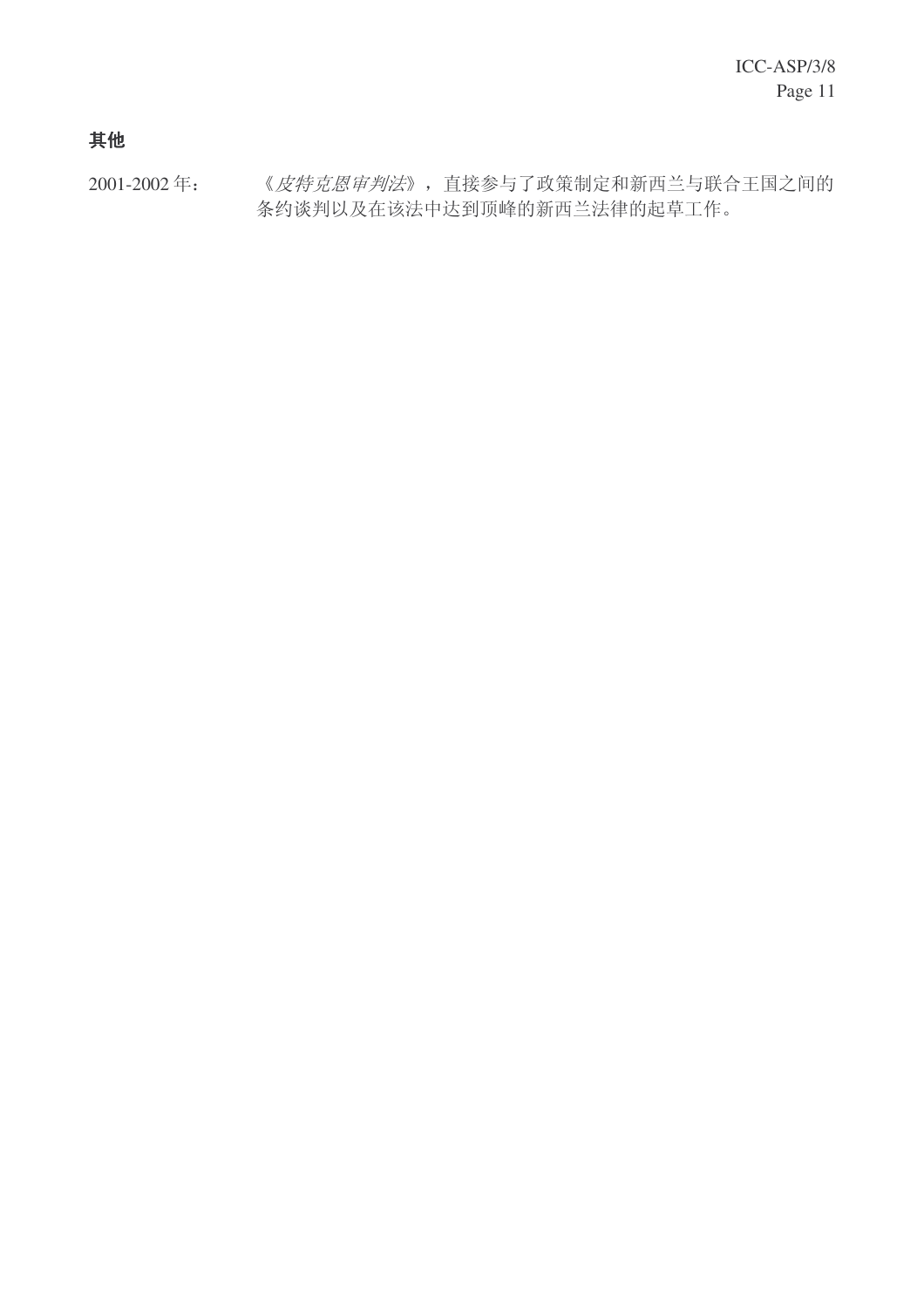ICC-ASP/3/8 Page 12

## 3. 卓萨亚·乃古来夫先生(斐济)

## 资格说明

| 出生日期: | 1953年10月25日 |
|-------|-------------|
| 出生地点: | 斐济          |
| 国籍:   | 斐济          |
| 婚姻状况: | 已婚,有子女      |

## 学历

| 被昆士兰理工大学录取为司法学博士生, 澳大利亚。<br>2004年: |  |
|------------------------------------|--|
|------------------------------------|--|

- 2004年: 欧洲大学研究所国际刑法伦理学证书, 意大利, 佛罗伦萨。
- 2003年: 新西兰法律学会高级诉讼技术证书,新西兰。
- 1995年: 昆士兰理工大学法学硕士(澳大利亚政府奖学金),澳大利亚。
- 1986年: 奥塔哥大学法学士(斐济政府奖学金), 新西兰。
- 1977年: 南太平洋大学行政学士(斐济政府奖学金), 斐济。

#### 专业资格

1980年: 新西兰高等法院辩护律师和诉状律师。

斐济高等法院辩护律师和诉状律师。

1988年: 检察官, 斐济。

## 语言能力

斐济语、英语: 良好。

法语: 有基础知识。

#### 专业工作经历

- 2000年至今: 检察事务办公室主任, 斐济, 苏瓦。
- 1988-2000 年: 国家司法署检察官(曾任法律官员、高级法律官员、首席法律官员、检 察事务办公室主任助理、检察事务办公室副主任), 斐济, 苏瓦。
- 1988年: 皇家法律办公室法律官员, 斐济。
- 1987年: 吉布森阿兰库尔律师,新西兰。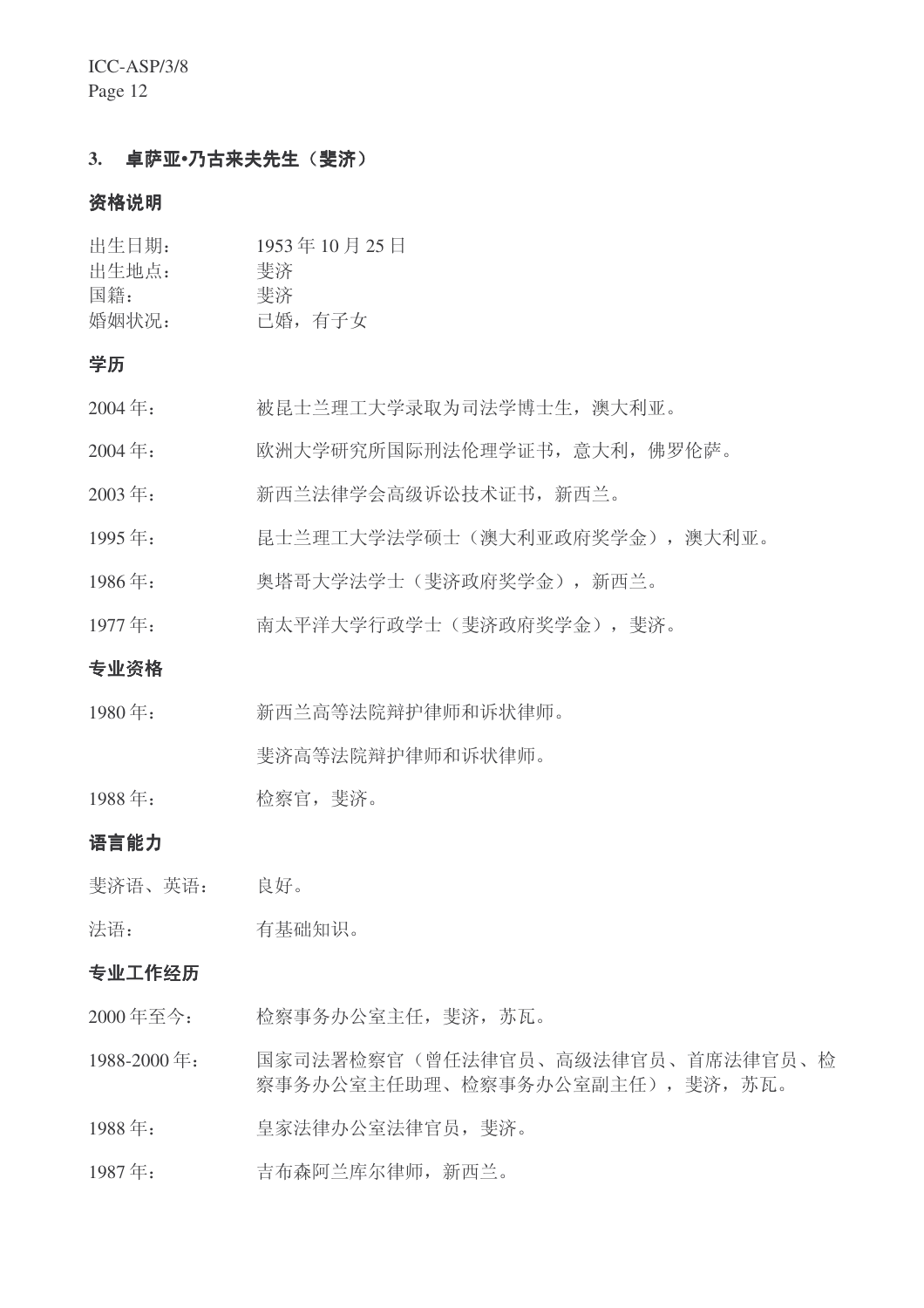# 成员

−自 1990 年起, 战争养恤金委员会成员, 斐济。

−国际检察官协会成员。

−亚洲预防犯罪基金会(联合国咨询地位)董事。

−2000-2002 年: 维尤托小学董事会成员, 斐济, 苏瓦。

## 提交讨的论文

- "Policy Perspectives and Contemporary Problems in Crime Prevention and Criminal Justice," United Nations Asia and Far East Institute for the Prevention of Crime and Treatment of Offenders (UNAFEI), 84<sup>th</sup> International Seminar, Japan 1990.

- "Conditions for Prosperity Without Crime," ACPF World Conference, Japan 1992.

- "Prosecution Difficulties, Corruption Prevention and Awareness Course," Australian Government sponsored training, Fiji 1991.

- "Resource Implications in Criminal Assistance Process," ACPF Pacific Conference.

- "Terrorism and Poverty," 9<sup>th</sup> ACPF World Conference, Japan 2002.

- "Legislating Against Terrorism," International Association of Prosecutors Conference, Washington DC 2003.

- "Making Standards Work (UN)," ACPF Working Group meeting for implementation of Vienna Declaration, Bangkok, 2003

- "Ethics and Professional Responsibility in Court," Institute of Judicial and Legal Studies, University of the South Pacific, Fiji, 2001.

- "Issues of Medical Consent," Doctor and the Law Seminar, 2003.

- "Prosecuting Offenders in Tourism Courts," Tourism Convention, 2002.

- "International Accounting Standards and Public Sector Accounting," Auditor Generals Pacific Islands Workshop, 2004.

- 欢迎最高法院法官的发言 [5/12/02, 26/6/02, 18/6/03, 8/4/03].

## 发表讨的论文

- "Policy perspectives and contemporary problems in Crime Prevention and Criminal Justice," UNAFEI Resource Material Series 1990.

- "Terrorism and Poverty," ACPF Today December 2003.

# 教学经历

2003年: 2003年新西兰法律学会/皇家法律办公室诉讼技术讲习班。